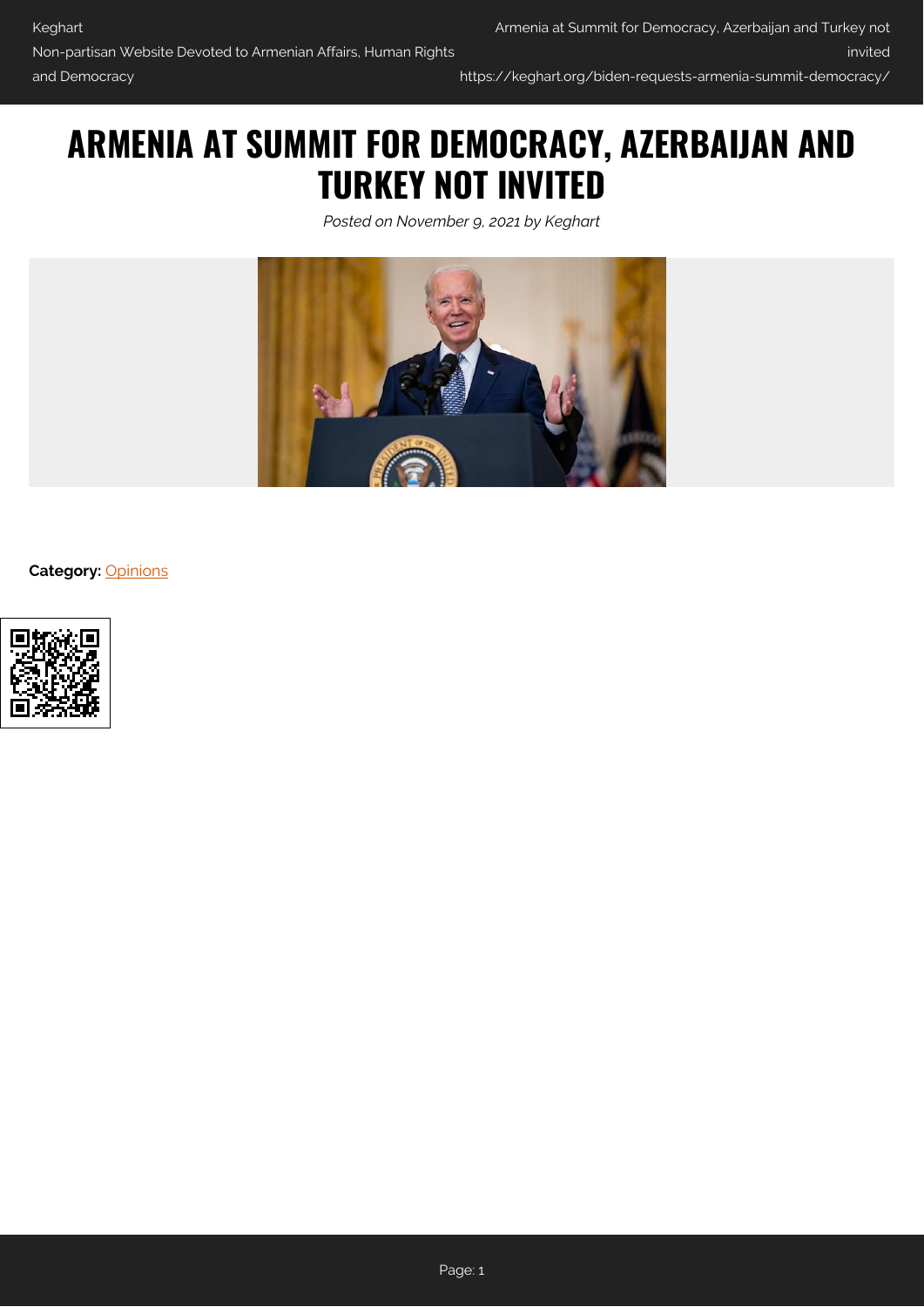## **[gagrule.net](https://gagrule.net/biden-requests-armenia-at-summit-for-democracy-azerbaijan-and-turkey-not-invited/)** November 5, 2021

U.S. President Joe Biden did not invite either Turkish President Recep Tayyip Erdogan or Azerbaijani President Ilham Aliyev to his upcoming Summit for Democracy.

The list of invited governments has not been made public, although POLITICO managed to [obtain it](https://www.politico.com/news/2021/11/04/biden-democracy-summit-technology-519530).

Armenia is among the invitees.

The Armenian National Committee of America called Biden's decision not to invite Erdogan and Aliyev "a sharp but unsurprising rebuke to Azerbaijan's petro-monarchy and Turkey's neo-Ottoman dictatorship."

On December 9-10, 2021, President Biden will host the first of two **Summitsfor Democracy**, which will bring together leaders fromgovernment, civil society, and the private sector to set forth an affirmative agenda for democratic renewal and to tackle the greatest threats faced by democracies today through collective action, the U.S. State Department said.